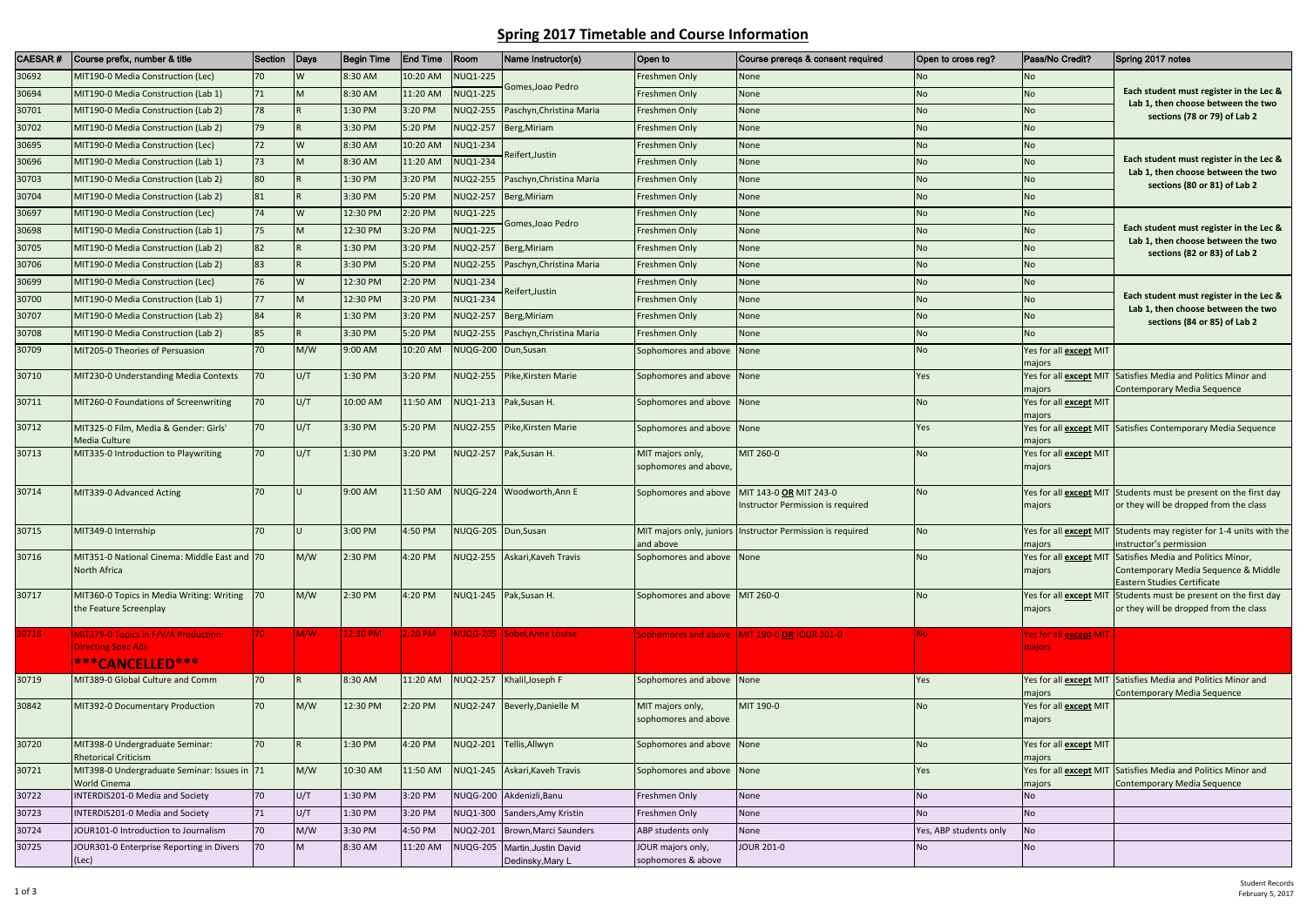## **Spring 2017 Timetable and Course Information**

| Open to cross reg? | Pass/No Credit? | Spring 2017 notes                                                                                                                               |
|--------------------|-----------------|-------------------------------------------------------------------------------------------------------------------------------------------------|
| No                 | No              |                                                                                                                                                 |
| No                 | <b>No</b>       |                                                                                                                                                 |
| No                 | No              |                                                                                                                                                 |
| No                 | P/NP only       |                                                                                                                                                 |
| No                 | P/NP only       |                                                                                                                                                 |
| No                 | P/NP only       |                                                                                                                                                 |
| No                 | No              |                                                                                                                                                 |
| No                 | No              |                                                                                                                                                 |
| Yes                | No              |                                                                                                                                                 |
| Yes                | <b>No</b>       |                                                                                                                                                 |
| No                 | P/NP only       |                                                                                                                                                 |
| Yes                | <b>No</b>       | Students who have earned credit for IMC<br>330-0 or IMC 303 may not earn credit for<br>STRATCOM 303-0<br>Satisfies Public Relations Certificate |
| Yes                | <b>No</b>       | Satisfies Public Relations Certificate                                                                                                          |
| Yes                | Yes             | Students should email the instructor for<br>permission to register at: mounir-<br>ouanaimi@northwestern.edu                                     |
| Yes                | <b>No</b>       |                                                                                                                                                 |
| <b>No</b>          | <b>No</b>       |                                                                                                                                                 |
| <b>No</b>          | <b>No</b>       |                                                                                                                                                 |
| <b>No</b>          | <b>No</b>       |                                                                                                                                                 |
| <b>No</b>          | <b>No</b>       |                                                                                                                                                 |
| <b>No</b>          | <b>No</b>       |                                                                                                                                                 |
| Yes                | <b>No</b>       |                                                                                                                                                 |
| Yes                | <b>No</b>       |                                                                                                                                                 |
| Yes                | <b>No</b>       |                                                                                                                                                 |

| CAESAR# | Course prefix, number & title                                                                   | Section Days |                                                        | <b>Begin Time</b> | <b>End Time</b>                                        | $ $ Room             | Name Instructor(s)                         | Open to                                                                       | Course preregs & consent required                                                                                                                                                            | Open to cross reg? | Pass/No Credit? | Spring 2017 notes                                                                                                                               |
|---------|-------------------------------------------------------------------------------------------------|--------------|--------------------------------------------------------|-------------------|--------------------------------------------------------|----------------------|--------------------------------------------|-------------------------------------------------------------------------------|----------------------------------------------------------------------------------------------------------------------------------------------------------------------------------------------|--------------------|-----------------|-------------------------------------------------------------------------------------------------------------------------------------------------|
| 30764   | JOUR301-0 Enterprise Reporting in Divers<br>(Lab)                                               | 71           | W                                                      | 8:30 AM           | 11:20 AM                                               |                      | NUQG-205 Martin, Justin David              | JOUR majors only,<br>sophomores & above                                       | <b>JOUR 201-0</b>                                                                                                                                                                            | <b>No</b>          | N <sub>o</sub>  |                                                                                                                                                 |
| 30765   | JOUR301-0 Enterprise Reporting in Divers<br>(Lab)                                               | 72           | W                                                      | 8:30 AM           | 11:20 AM                                               | NUQ1-213             | Dedinsky, Mary L                           | JOUR majors only,<br>sophomores & above                                       | <b>JOUR 201-0</b>                                                                                                                                                                            | <b>No</b>          | <b>No</b>       |                                                                                                                                                 |
| 30726   | JOUR342-0 Advanced Online Storytelling<br>(5 Weeks) January 8 to February 9                     | 70           |                                                        | U/M/T/W 1:30 PM   | 4:20 PM                                                |                      | NUQ1-212 Paschyn, Christina Maria          | JOUR majors only,<br>juniors and above. For<br>students going on<br>residency | JOUR 323-0 OR JOUR 321-0 OR IMC 331-0                                                                                                                                                        | N <sub>o</sub>     | <b>No</b>       |                                                                                                                                                 |
| 30730   | JOUR345-0 Journalism Residency: News                                                            | 70           |                                                        |                   | Journalism Residency<br><b>February 13 to April 21</b> |                      | Dedinsky, Mary L                           | JOUR majors only,<br>juniors and above                                        | Must enroll and obtain a C or better for<br>JOURN 390-0 Special topics: "Exploring the<br>Future of Digital Journalism". And enroll for<br>JOURN 342 OR JOUR 368 and obtain a C or<br>better | N <sub>O</sub>     | P/NP only       |                                                                                                                                                 |
| 30731   | JOUR355-0 Journalism Residency: Mag.<br>Wrtng                                                   | 70           | Journalism Residency<br><b>February 13 to April 21</b> |                   |                                                        |                      | Dedinsky, Mary L                           | JOUR majors only,<br>juniors and above                                        | Must enroll and obtain a C or better for<br>JOURN 390-0 Special topics: "Exploring the<br>Future of Digital Journalism". And enroll for<br>JOURN 342 OR JOUR 368 and obtain a C or<br>better | <b>No</b>          | P/NP only       |                                                                                                                                                 |
| 30732   | JOUR365-0Journalism Residency: Broadcast 70<br>Rep.                                             |              | Journalism Residency<br><b>February 13 to April 21</b> |                   |                                                        |                      | Dedinsky, Mary L                           | JOUR majors only,<br>juniors and above                                        | Must enroll and obtain a C or better for<br>JOURN 390-0 Special topics: "Exploring the<br>Future of Digital Journalism". And enroll for<br>JOURN 342 OR JOUR 368 and obtain a C or<br>better | <b>No</b>          | P/NP only       |                                                                                                                                                 |
| 30727   | JOUR368-0 Documentary<br>(5 Weeks) January 8 to February 9                                      | 70           | U/M/T/W 1:30 PM                                        |                   | 4:20 PM                                                |                      | NUQ1-213 Berg, Miriam                      | JOUR majors only,<br>juniors and above. For<br>students going on<br>residency | None                                                                                                                                                                                         | <b>No</b>          | <b>No</b>       |                                                                                                                                                 |
| 30728   | JOUR390-0 Special Topics Exploring Future<br>Digital Journ<br>(5 Weeks) January 8 to February 9 | 70           | U/M/T                                                  | 8:30 AM           | 11:20 AM                                               |                      | NUQ1-212 Abusharif, Abraham Naseem         | JOUR majors only,<br>juniors and above                                        | None                                                                                                                                                                                         | <b>No</b>          | <b>No</b>       |                                                                                                                                                 |
| 30729   | JOUR390-0 Special Topics Sports, Media &<br>Society                                             | 71           | M/W                                                    | 12:30 PM          | 2:20 PM                                                |                      | NUQ1-245 Lamay, Craig Llewellyn            | Sophomores and above None                                                     |                                                                                                                                                                                              | Yes                | <b>No</b>       |                                                                                                                                                 |
| 30995   | MIT398-0 Undergraduate Seminar: Sports,                                                         | 72           | M/W                                                    | 12:30 PM          | 2:20 PM                                                |                      | NUQ1-245 Lamay, Craig Llewellyn            | Sophomores and above None                                                     |                                                                                                                                                                                              | <b>Yes</b>         | No.             |                                                                                                                                                 |
| 30733   | <b>Media &amp; Society</b><br>JOUR395-0 Public Relations Residency                              | 70           |                                                        |                   | Journalism Residency                                   |                      | Dedinsky, Mary L                           | JOUR majors only,                                                             | Must enroll and obtain a C or better for                                                                                                                                                     | <b>No</b>          | P/NP only       |                                                                                                                                                 |
|         |                                                                                                 |              |                                                        |                   | <b>February 13 to April 21</b>                         |                      |                                            | juniors and above                                                             | JOURN 390-0 Special topics: "Exploring the<br>Future of Digital Journalism". And enroll for<br>JOURN 342 OR JOUR 368 and obtain a C or<br>better                                             |                    |                 |                                                                                                                                                 |
| 30734   | STRATCOM303-0 Integrated Mktg Comm<br>Strategy                                                  | 70           | T/R                                                    | 8:30 AM           | 9:50 AM                                                |                      | NUQG-205 Allagui, Ilhem                    | Sophomores and above                                                          | None                                                                                                                                                                                         | Yes                | <b>No</b>       | Students who have earned credit for IMC<br>330-0 or IMC 303 may not earn credit for<br>STRATCOM 303-0<br>Satisfies Public Relations Certificate |
| 30735   | STRATCOM320-0 Strategic Communication 70                                                        |              | M                                                      | 2:30 PM           | 5:20 PM                                                |                      | NUQG-200 Allagui, Ilhem                    | Juniors and above                                                             | STRATCOM 305-0 OR IMC 331                                                                                                                                                                    | Yes                | <b>No</b>       | Satisfies Public Relations Certificate                                                                                                          |
| 30736   | <b>ARABIC142-0 Arabic for Media</b>                                                             | 70           |                                                        | 8:30 AM           | 9:50 AM                                                |                      | NUQ1-212 Ouanaimi, Mounir                  | Freshmen and above                                                            | Instructor permission is required                                                                                                                                                            | <b>Yes</b>         | Yes             | Students should email the instructor for<br>permission to register at: mounir-<br>ouanaimi@northwestern.edu                                     |
| 30737   | <b>ECON387-0 Topics in Economics</b><br>Foundations of Busin & Startup                          | 70           |                                                        | 4:30 PM           | 7:20 PM                                                |                      | NUQ2-257 Bandi, Giovanni<br>Rabbani, Tamer | Sophomores and above None                                                     |                                                                                                                                                                                              | Yes                | <b>No</b>       |                                                                                                                                                 |
| 30738   | <b>ENGLISH103-2 First-Year Writing</b>                                                          | 70           | T/R                                                    | 8:30 AM           | 9:50 AM                                                |                      | NUQ1-245 Lombard, Maria Dawn               | Freshmen only                                                                 | <b>ENGL 103-1</b>                                                                                                                                                                            | <b>No</b>          | <b>No</b>       |                                                                                                                                                 |
| 30739   | <b>ENGLISH103-2 First-Year Writing</b>                                                          | 71           | T/R                                                    | 10:30 AM          | 11:50 AM                                               |                      | NUQ1-245 Lombard, Maria Dawn               | Freshmen only                                                                 | <b>ENGL 103-1</b>                                                                                                                                                                            | <b>No</b>          | <b>No</b>       |                                                                                                                                                 |
| 30740   | <b>ENGLISH103-2 First-Year Writing</b>                                                          | 72           | T/R                                                    | 8:30 AM           | 9:50 AM                                                |                      | NUQ2-201 Tellis, Allwyn                    | Freshmen only                                                                 | <b>ENGL 103-1</b>                                                                                                                                                                            | <b>No</b>          | <b>No</b>       |                                                                                                                                                 |
| 30741   | <b>ENGLISH103-2 First-Year Writing</b>                                                          | 73           | T/R                                                    | 10:30 AM          | 11:50 AM                                               |                      | NUQ2-201 Tellis, Allwyn                    | Freshmen only                                                                 | <b>ENGL 103-1</b>                                                                                                                                                                            | <b>No</b>          | No              |                                                                                                                                                 |
| 30742   | <b>ENGLISH103-2 First-Year Writing</b>                                                          | 74           | T/R                                                    | 10:30 AM          | 11:50 AM                                               |                      | NUQ1-300 Bethel, Bronwyn Jean              | Freshmen only                                                                 | <b>ENGL 103-1</b>                                                                                                                                                                            | <b>No</b>          | <b>No</b>       |                                                                                                                                                 |
| 30743   | <b>ENGLISH242-0 Topics in Literature Travel</b><br><b>Writing</b>                               | 70           | U/W                                                    | 3:30 PM           | 4:50 PM                                                |                      | NUQ2-257 Lombard, Maria Dawn               | Freshmen and<br>sophomore                                                     | <b>None</b>                                                                                                                                                                                  | Yes                | No              |                                                                                                                                                 |
| 30744   | ENGLISH379-0 Special Topics: Literature and 70<br><b>Human Rights</b>                           |              | M/W                                                    | 12:30 PM          | 1:50 PM                                                | NUQ2-257 Oruc, Firat |                                            | Sophomores and above None                                                     |                                                                                                                                                                                              | Yes                | <b>No</b>       |                                                                                                                                                 |
| 30745   | ENGLISH379-0 Special Topics: (Tres)Passing/ 71<br>Perf of Ident                                 |              |                                                        | 8:30 AM           | 11:20 AM                                               |                      | NUQ2-255 Vaughn, Tracy L                   | Sophomores and above None                                                     |                                                                                                                                                                                              | Yes                | No              |                                                                                                                                                 |